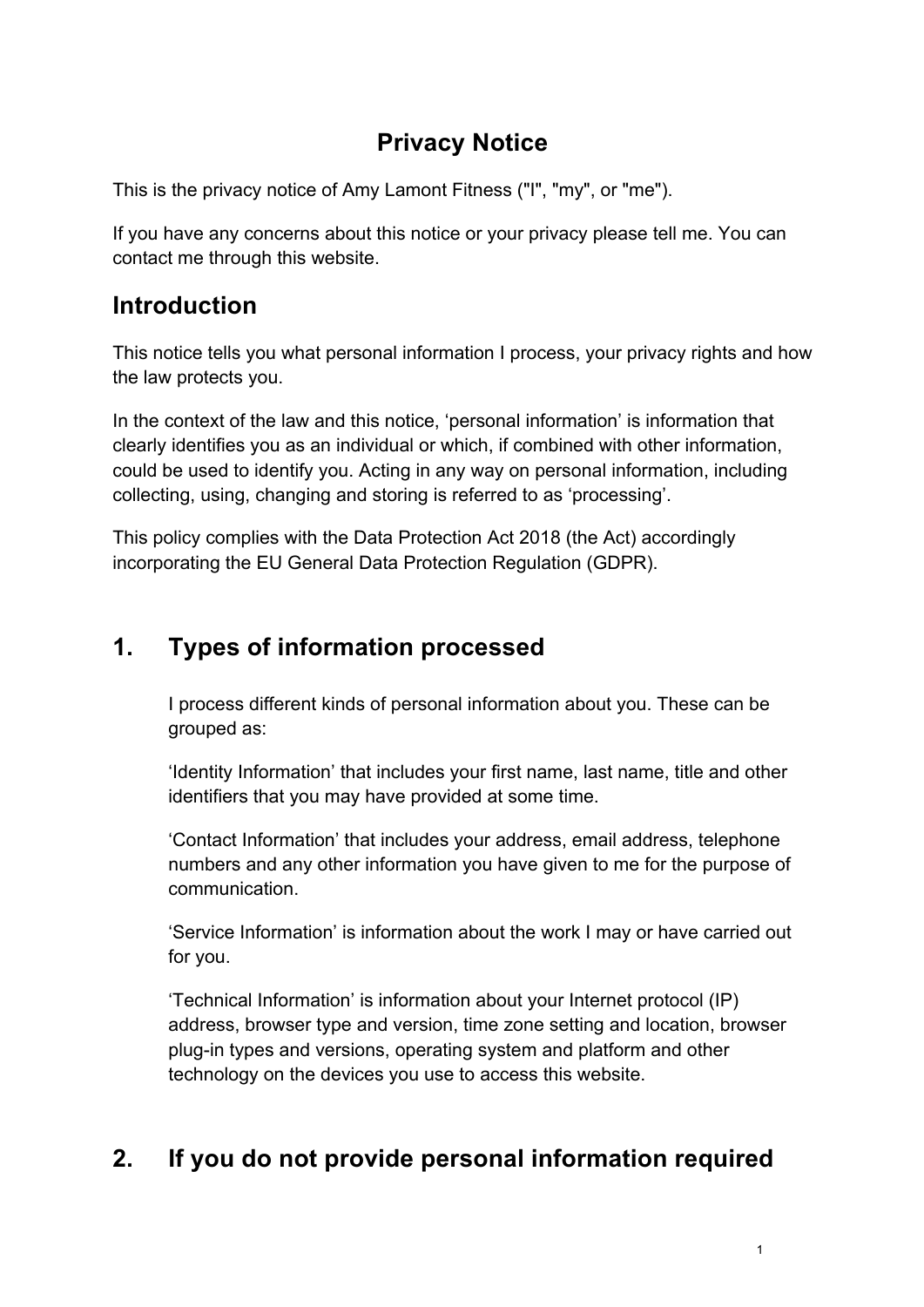Where I need to process personal data, whether by law or under the terms of a contract I have with you, and you fail to provide that data when requested, I may not be able to perform that contract. In that case, I may have to stop providing my services to you. If so, I will notify you of this at the time.

## **The bases on information about you is processed**

The law requires me to determine under which of six defined bases I process different categories of your personal information, and to notify you of the basis for each category.

If a basis on which I process your personal information is no longer relevant then I shall immediately stop processing your data.

If the basis changes then if required by law I shall notify you of the change and of any new basis under which I have determined that I can continue to process your information.

# **3. Information processed under a contract**

In order to carry out provide my services, or in situations where you have requested that I provide my services, I must collect and record your personal information, including Contact Information, Identity Information and Service Information.

This information is processed on the basis of Contract.

I continue to process this information until the contract between us ends or is terminated by either party under the terms of the contract.

# **4. Information I process with your consent**

Through actions when otherwise there is no contractual relationship between us, such as when you contact me, you provide your consent to me to process personal information that may include Identity Information, Contact Information, Service Information and Technical Information.

I continue to process your information on this basis until you withdraw your consent by telling me or it can be reasonably assumed that your consent no longer exists.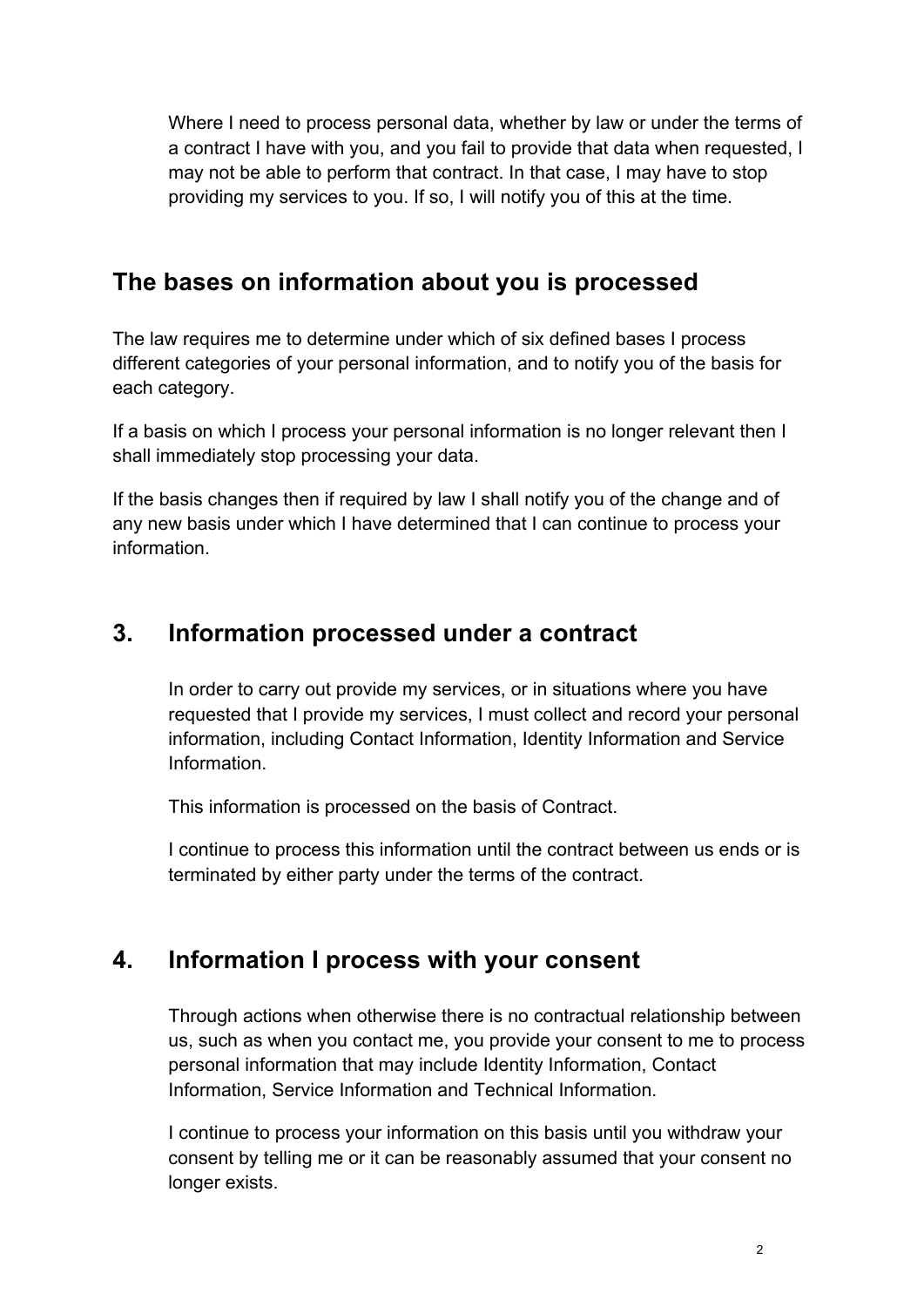# **5. Information I process for the purposes of legitimate interests**

I may process information on the basis there is a legitimate interest, either to you or to me of doing so.

Where I process your information on this basis, I do so after having given careful consideration to:

- whether the same objective could be achieved through other means;
- whether processing (or not processing) might cause you harm; and
- whether you would expect me to process your data, and whether you would, in the round, consider it reasonable to do so.

For example, I may process your data on this basis for the purposes of:

- record-keeping for the proper and necessary administration of my business; and
- protecting and asserting the legal rights of any party.

# **6. Information I process because I have a legal obligation**

Sometimes, I must process your information in order to comply with a statutory obligation.

For example, I may be required to give your personal information to legal authorities if they so request or if they have the proper authorisation such as a search warrant or court order.

#### **Other uses of information**

### **7. Cookies**

Cookies are small text files that are placed on your computer's hard drive by your web browser when you visit a website that uses them. They allow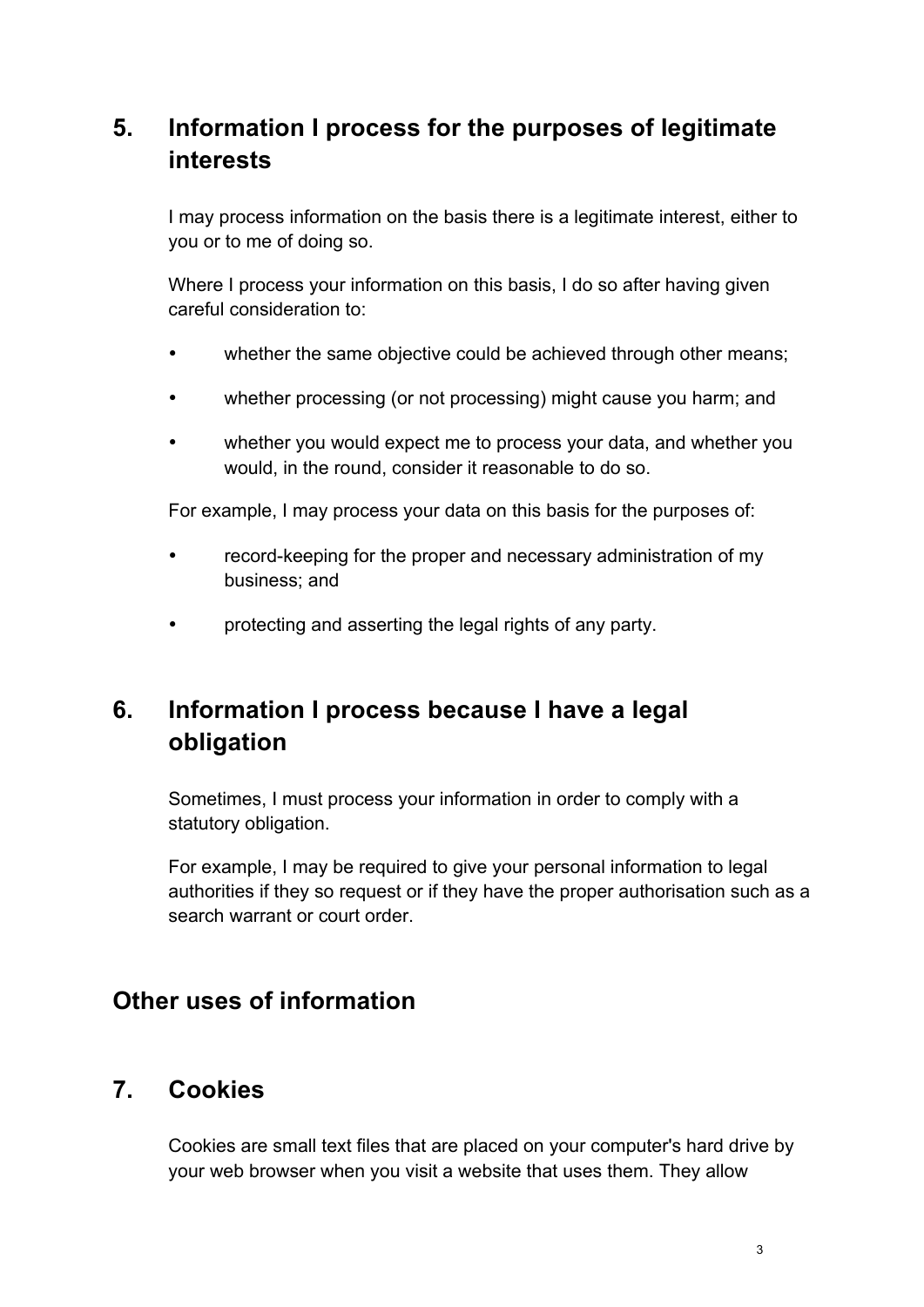information gathered on one web page to be stored until it is needed for use at a later date.

They are commonly used to provide you with a personalised experience while you browse a website, for example, allowing your preferences to be remembered.

They can also provide core functionality such as security, network management, and accessibility; record how you interact with the website so that the owner can understand how to improve the experience of other visitors; and serve you advertisements that are relevant to your browsing history.

Some cookies may last for a defined period of time, such as one visit (known as a session), one day or until you close your browser. Others last indefinitely until you delete them.

Your web browser should allow you to delete any you choose. It also should allow you to prevent or limit their use. Your web browser may support a plugin or add-on that helps you manage which cookies you wish to allow to operate.

The law requires you to give explicit consent for use of any cookies that are not strictly necessary for the operation of a website.

This website is hosted by Wix, which uses cookies for a number of different reasons including for security purposes; for monitoring the performance of this website; and for providing a good experience for visitors. You can read more about how Wix uses cookies at https://support.wix.com/en/article/cookies-andyour-wix-site

### **8. Payment information**

Payment information is never taken by me or transferred to me either through this website or otherwise. My employees and contractors never have access to it.

At the point of payment, you are transferred to a secure page on the website of our payment service provider. That page may be branded to look like a page on this website, but it is not controlled by me.

# **9. Personal identifiers from your browsing activity**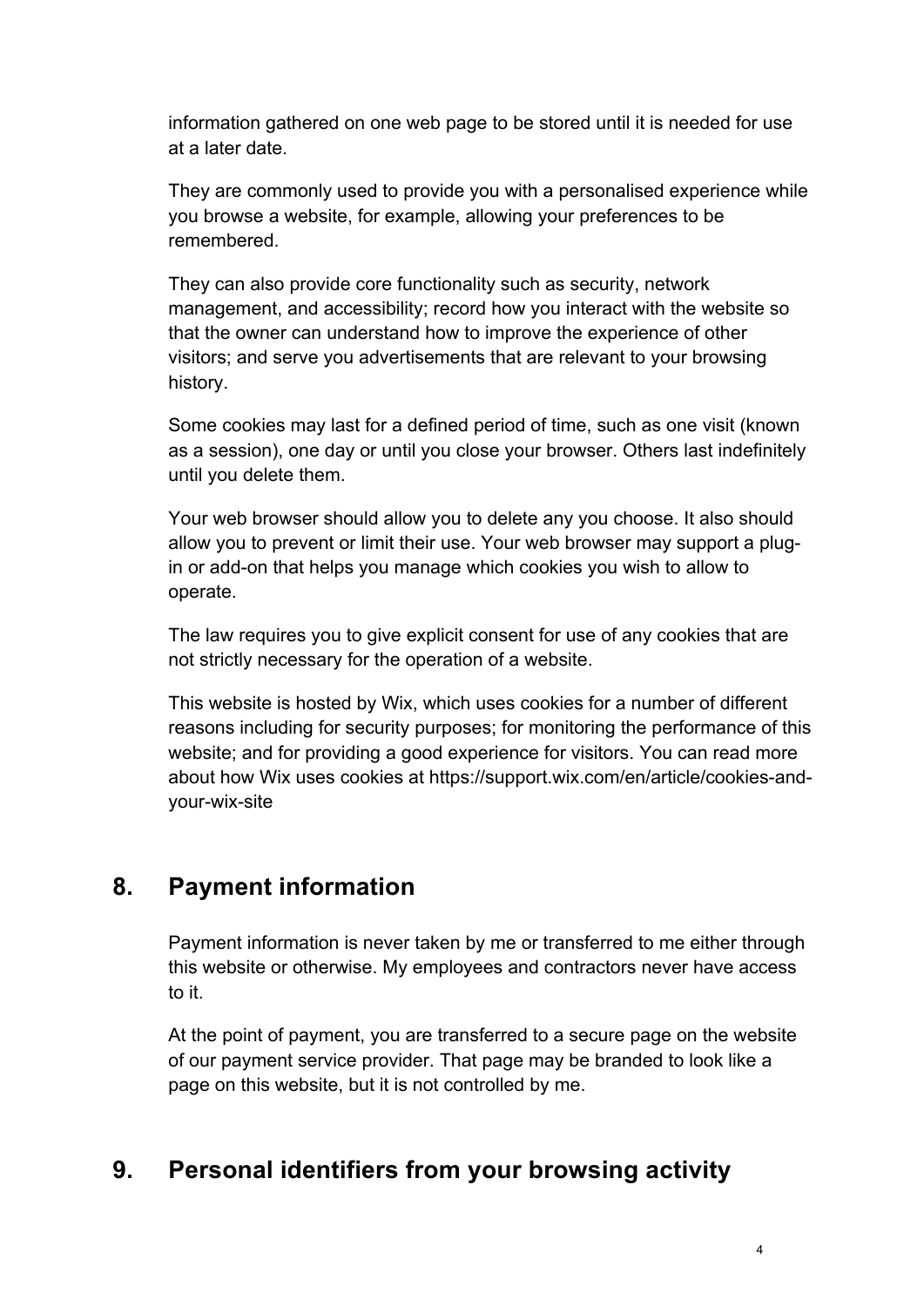Requests by your web browser to the servers for web pages and other content on this website are recorded.

This Technical Information is recorded for security purposes. Theoretically, if combined with other information known about you from previous visits, the data possibly could possibly be used to identify you personally. However, I do not use it in such a way.

#### **Other matters**

#### **10. Your rights**

The law requires me to tell you about your rights and my obligations to you regarding the processing and control of your personal information. I do this now, by requesting that you read the website at http://www.knowyourprivacyrights.org

### **11. Data may be processed outside the European Union**

My business is based in the UK.

My website hosting provider, Wix, is based in Israel. Israel is considered to offer an adequate level of protection of the personal information.

Your personal information may be stored through Wix's data storage, databases and the general Wix applications. Data is stored on secure servers behind a firewall.

Your data may be maintained, processed and stored by Wix and their authorised affiliates and service providers in the United States of America, in Europe (including in Lithuania, Germany and Ukraine), in Israel, and in other jurisdictions as necessary for the proper delivery of their services and/or as may be required by law.

Wix affiliates and service providers that store or process your data on Wix's behalf are each contractually committed to keep it protected and secured, in accordance with industry standards and regardless of any lesser legal requirements which may apply in their legal jurisdiction.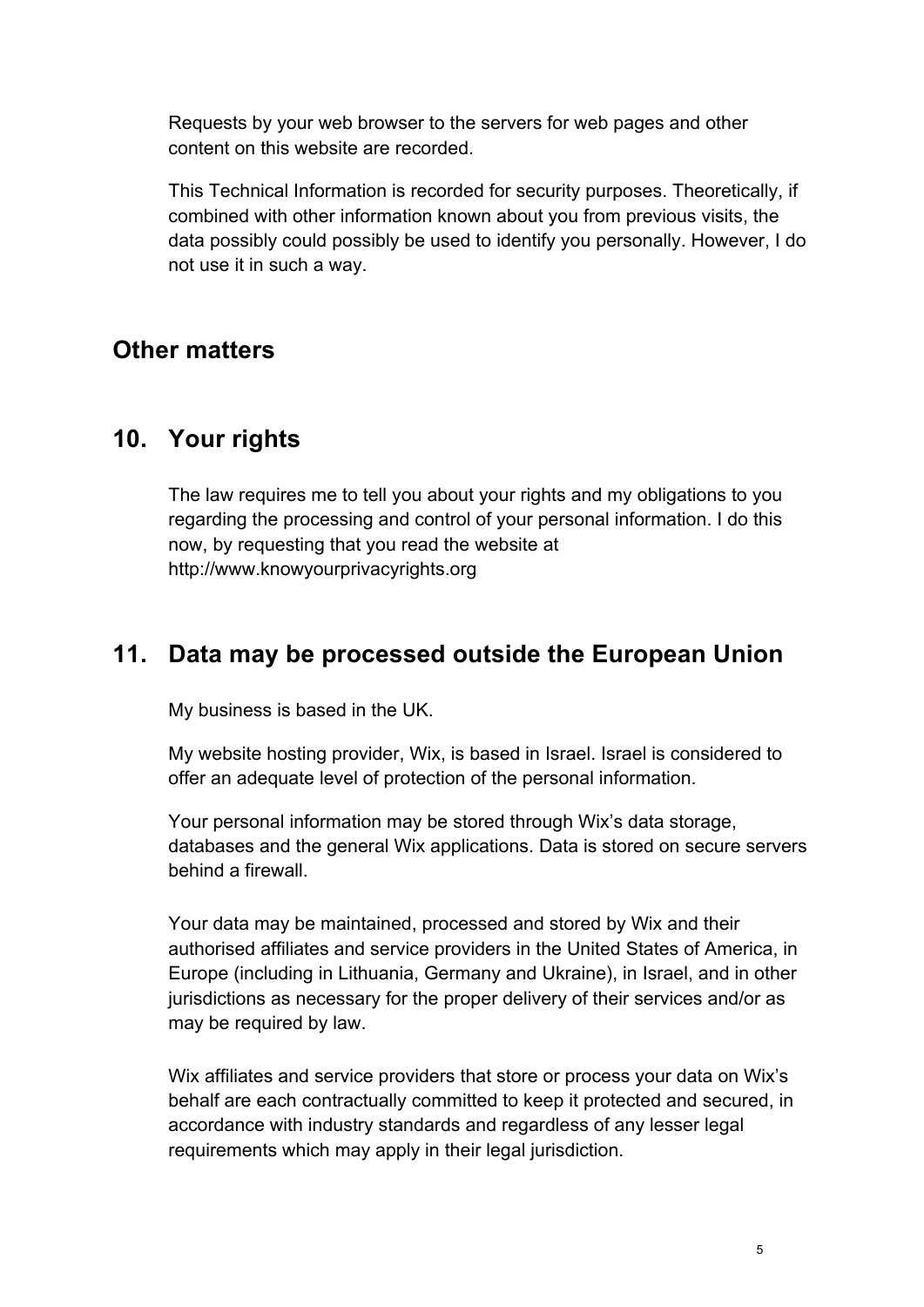Wix's full privacy policy can be viewed at: https://www.wix.com/about/privacy

#### **12. Control over your own information**

It is important that the personal information I hold about you is accurate and current. Please keep me informed if your personal information changes.

At any time, you may contact me to request that I provide you with the personal information I hold about you.

When I receive any request to access, edit or delete personal identifiable information I shall first take reasonable steps to verify your identity before granting you access or otherwise taking any action. This is important to safeguard your information.

## **13. Communicating**

When you contact me, whether by telephone, through this website or by email, I collect the information you have given to me in order to reply.

I may keep personally identifiable information associated with your message, such Identity Information and Contact Information so as to be able to respond to you.

# **14. Complaining**

If you have any concerns about this notice or your privacy, please tell me.

When I receive a complaint, I record all the information you have given to me.

I use that information to resolve your complaint.

If your complaint reasonably requires me to contact some other person, I may decide to give to that other person some of the information contained in your complaint. I do this as infrequently as possible, but it is a matter for my sole discretion as to whether I do give information, and if I do, what that information is.

If a dispute is not settled then I hope you will agree to attempt to resolve it by engaging in good faith with me in a process of mediation or arbitration.